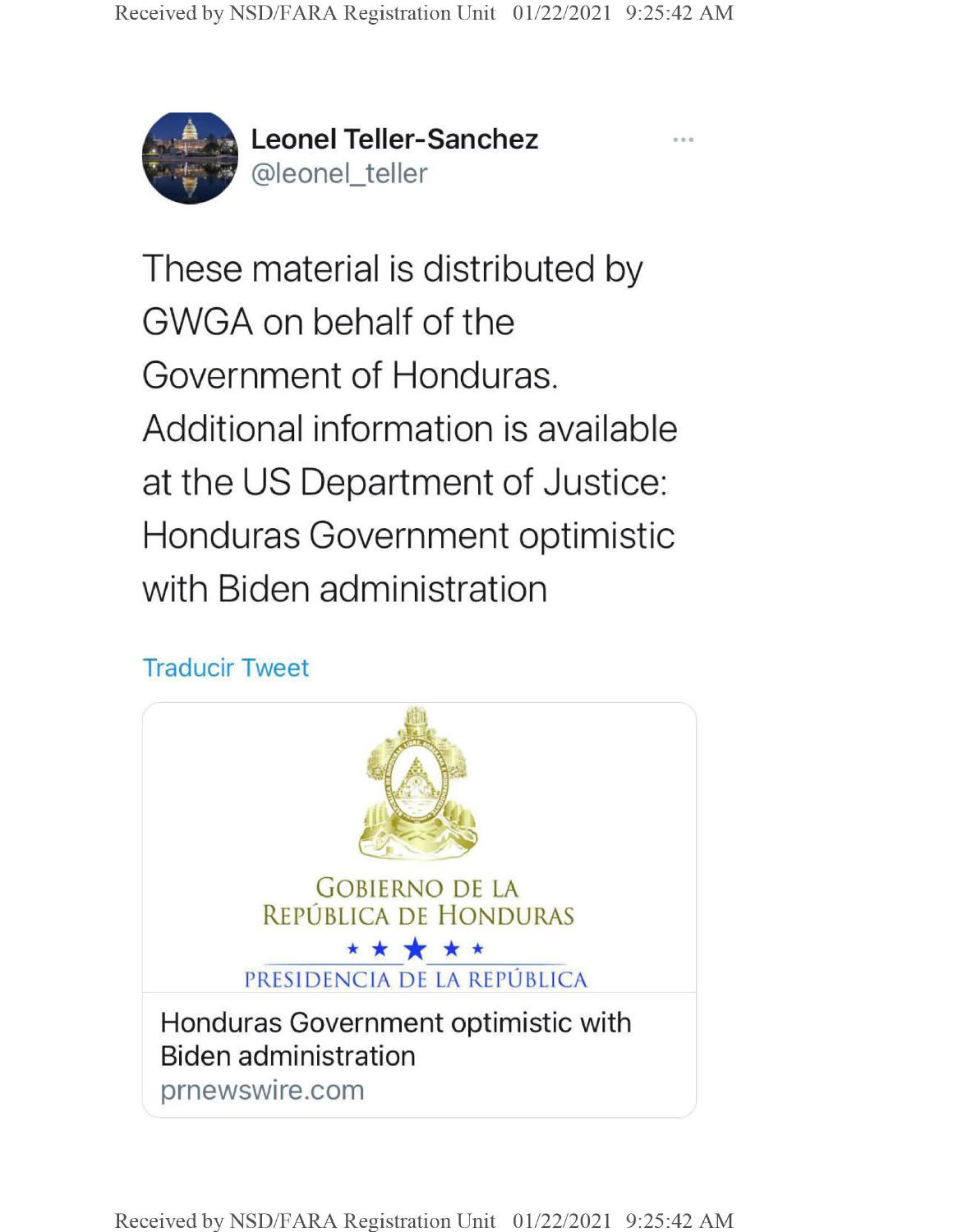

**Leonel Teller-Sanchez** @leonel\_teller

@JoeBiden @KamalaHarris @RonaldKlain @ABIinken @AliMayorkas @JohnKerry @Transition46 Honduras Government optimistic with Biden administration

#### Traducir Tweet



## 8:01 p. m.  $\cdot$  19/1/21  $\cdot$  Twitter for iPhone

**Received by NSD/FARA Registration Unit 01/22/2021 9:25:42 AM**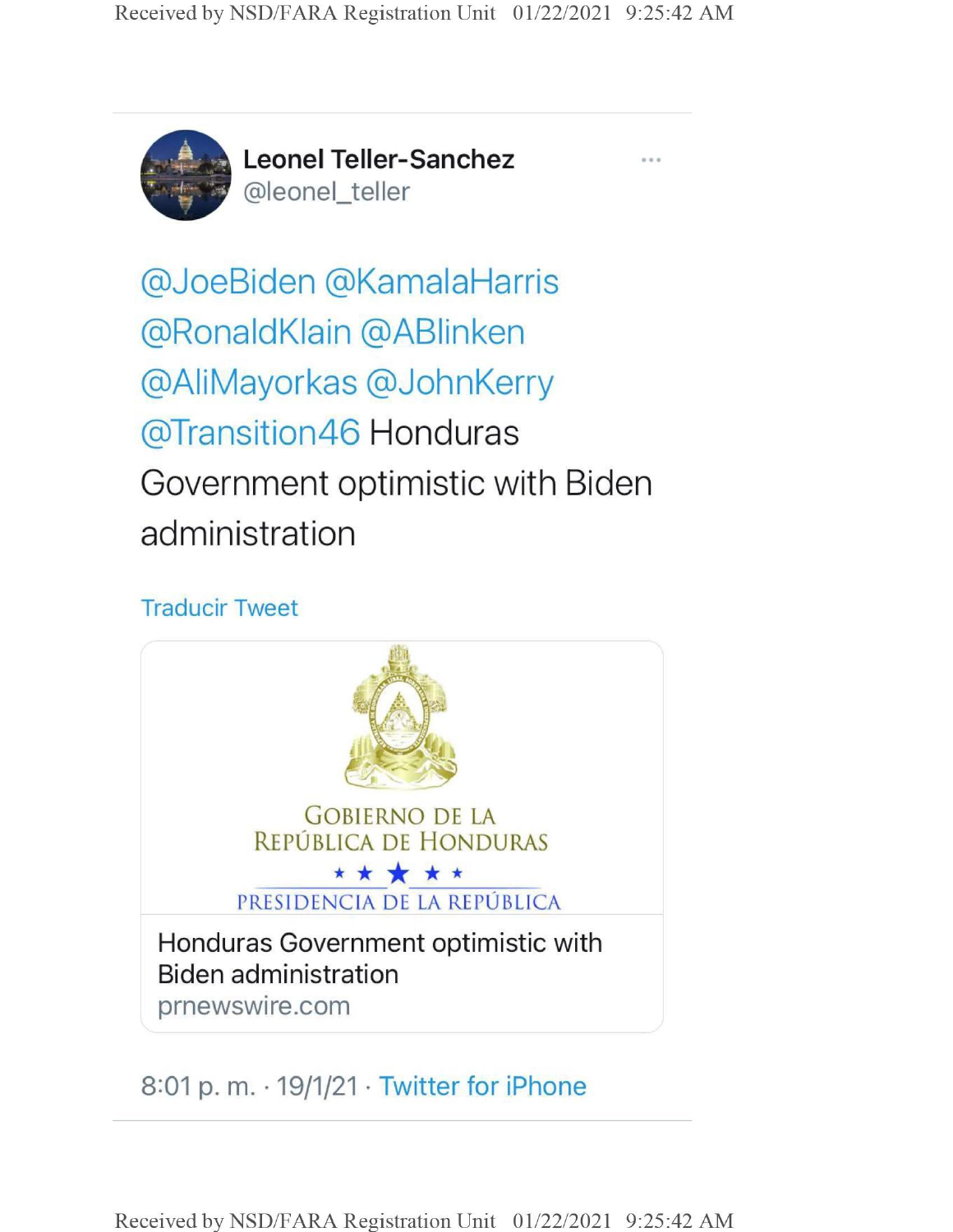

**Leonel Teller-Sanchez** @le... • 1h En respuesta a @leonel\_teller @SpeakerPelosi @SenatorRisch @SenatorMenendez @SenatorCardin @marcorubio @SenJackReed @SenJeffMerkley @SenatorLeahy @RepGregoryMeeks @RepMcCaul @RepSires @RepRooney @HouseForeign @Southcom Honduras Government optimistic with Biden administration

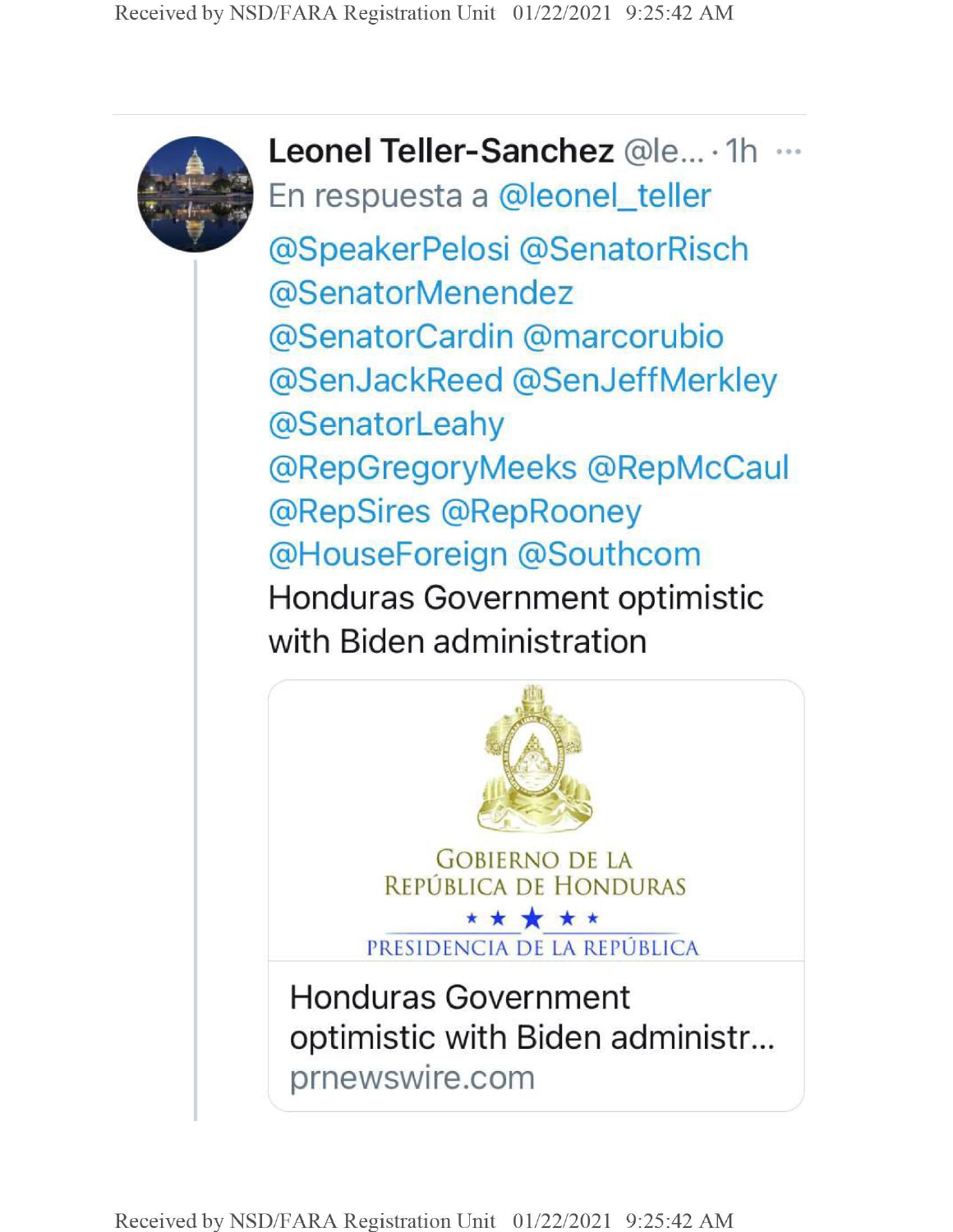# Honduras Government optimistic with Biden administration

USA - English



NEWS PROVIDED BY **Government of Honduras —** Jan 19, 2021,17:32 ET

TEGUCIGALPA, Honduras, Jan. 19, 2021 /PRNewswire/- The Government of Honduras considered that the rise to power of President-Elect Joe Biden is an important opportunity to increase aid through the Alliance for Prosperity program, negotiate a new Temporary Protected Status (TPS), and maintain the fight against drug trafficking.

"It is a new opportunity to strengthen the relations of cooperation and understanding that we have historically maintained with the United States. The relationship will continue to be cordial and our agreements will prevail, considering the adjustments that are necessary and more convenient for our country" Honduran Foreign Minister, Lisandro Rosales, said.

The government official was optimistic with the announcements made by U.S. president-elect, especially on the immigration issue, and considered that this new administration opens a path of hope for beneficiaries of the TPS and the Dream Act, known as *Tepesianos* and *Dreamers* respectively.